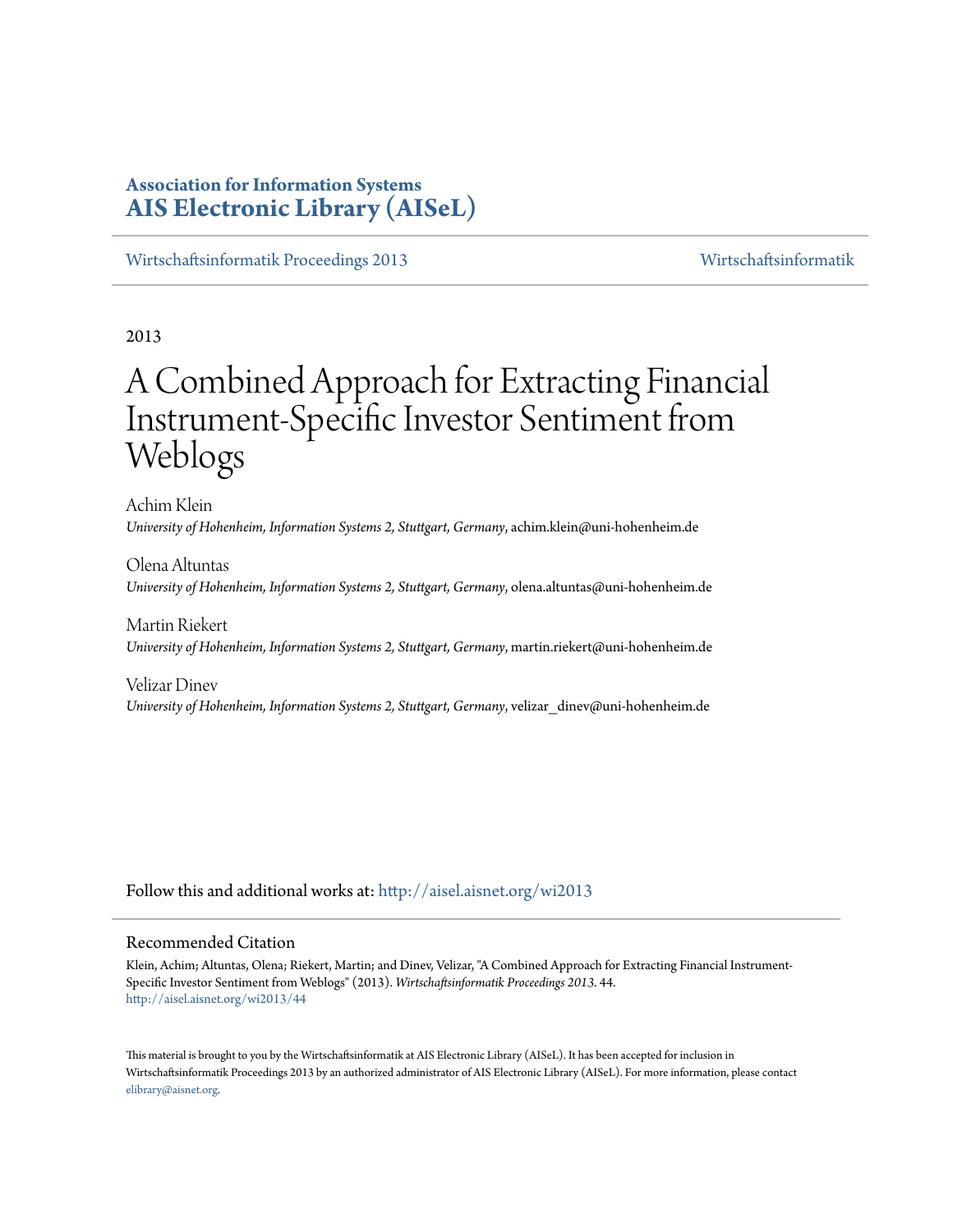# **A Combined Approach for Extracting Financial Instrument-Specific Investor Sentiment from Weblogs**

Achim Klein, Olena Altuntas, Martin Riekert, and Velizar Dinev

University of Hohenheim, Information Systems 2, Stuttgart, Germany {achim.klein, olena.altuntas, martin.riekert, velizar\_dinev} @uni-hohenheim.de

**Abstract**. Investor sentiment about future returns of financial instruments is a highly relevant information source for investment managers and other stakeholders in the financial industry. Investor sentiments are abundant in financial blog texts. Making use of these sentiments constitutes a massive information management challenge when considering the millions of blog articles with everchanging and growing amounts of information that need to be acquired and interpreted. We propose a novel approach for investor sentiment extraction from blogs by combining machine-learning on the document-level and knowledgebased information extraction on the sentence-level. The proposed artifact is a financial instrument-specific investor sentiment extraction method, which we apply to a set of blog articles. The evaluation suggests that the combined approach achieves a higher precision compared to a standalone knowledge-based approach.

**Keywords**: Financial information management, investor sentiment, financial weblogs, machine learning classification, knowledge-based web information extraction

# **1 Introduction**

Financial markets and the financial industry are information-driven domains. Information is the key for decision making of professional and individual investors [1]. Making optimal investment decisions critically depends on acquiring, filtering, and interpreting the relevant information with respect to financial instruments (e.g., stock indices, stocks).

Structured information such as price and economic time series can easily be accessed through financial information systems (e.g., Bloomberg Terminal) and integrated into investment decision models. However, unstructured textual information is less integrated and cannot be directly used in an automatic way. This limitation is in particular critical, because the Web provides a huge amount of relevant unstructured information. Specifically, blogs have become a prime means for market participants to communicate opinions, investments analysis, trade ideas, and rumors. These kinds of unstructured information are subjective and referred to as investor sentiment. The

11<sup>th</sup> International Conference on Wirtschaftsinformatik,

 $27<sup>th</sup>$  February – 01<sup>st</sup> March 2013, Leipzig, Germany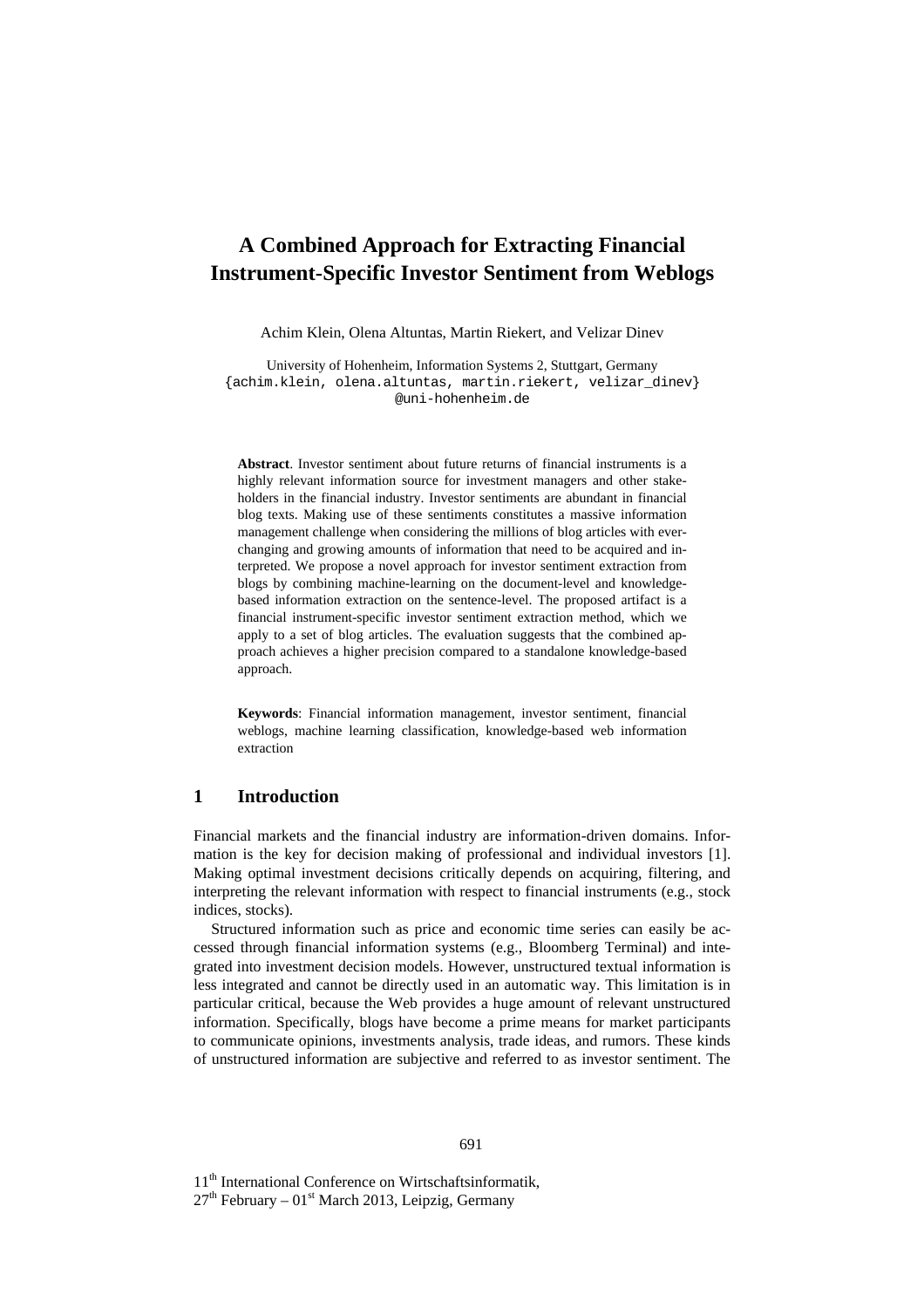literature provides evidence that investor sentiments are relevant information for investors; in particular, the demand for risky assets by noise traders is significantly affected by their sentiments [3]. In addition, investor sentiment can effectively be used for predicting stock returns [3]. Recently, it was shown how a sentiment-based trading strategy that exploits the sentiment found in weblog articles consistently generates favorable returns [4]. However, making investor sentiment from weblogs available for financial decision makers is an unsolved information extraction (IE) problem. Whereas IE has made great advances, the literature reports very few approaches that specifically concern financial weblogs. The majority of IE methods in finance are concerned with other media such as corporate disclosures [5], news articles [6], and Twitter messages [7]. Compared to these media, the automatic assessment of fulllength web documents is more difficult due to noise and high ambiguity [8].

Current approaches to financial sentiment extraction are typically based on supervised machine-learning. Machine learning is a domain-independent technique for document classification. Since financial blogs often include investor sentiments on more than one financial instrument [9], document classification alone is not sufficient. Thus, a heuristic approach for selecting financial-instrument specific text parts for separate applications of machine-learning classification has been proposed [9]. In contrast to this simple approach, knowledge-based IE applies domain-specific and linguistic knowledge for text analysis and can directly work on (sub-) sentence-level with respect to specific financial instruments. However, it lacks the inherent optimization capabilities of machine-learning methods. Thus, the objectives of our research are to: (1) develop a combined investor sentiment extraction method that enriches machine learning by a knowledge-based financial instrument-specific text selection and pre-classification and (2) apply this method to a set of blog articles to demonstrate its usefulness by determining precision and recall. We hypothesize the combined method to perform better than the standalone knowledge-based approach. The *contribution* of this research is an extraction method that combines strengths of machine learning on the document level and knowledge-based IE on the sentence level.

The remainder of this paper is organized as follows. In section 2, we discuss the approaches for investor sentiment extraction and compare our approach with the relevant literature. In section 3, we define a basic model for investor sentiment in blogs and formally specify the extraction problem. In section 4, we present the proposed extraction method. Section 5 reports the experimental evaluation. Section 6 concludes the paper and outlines future work.

# **2 Related Work**

Sentiment extraction from web documents is a subfield of opinion mining and sentiment analysis [10]. Sentiment extraction has become a widely adopted research topic and has gained also adoption by practitioners. A major stream of research focuses on sentiment with respect to consumer products (e.g., books, movies) and reviews of such products on the web [11]. In recent years, investor sentiment has attracted specific research. Most approaches in the financial domain assume only one financial in-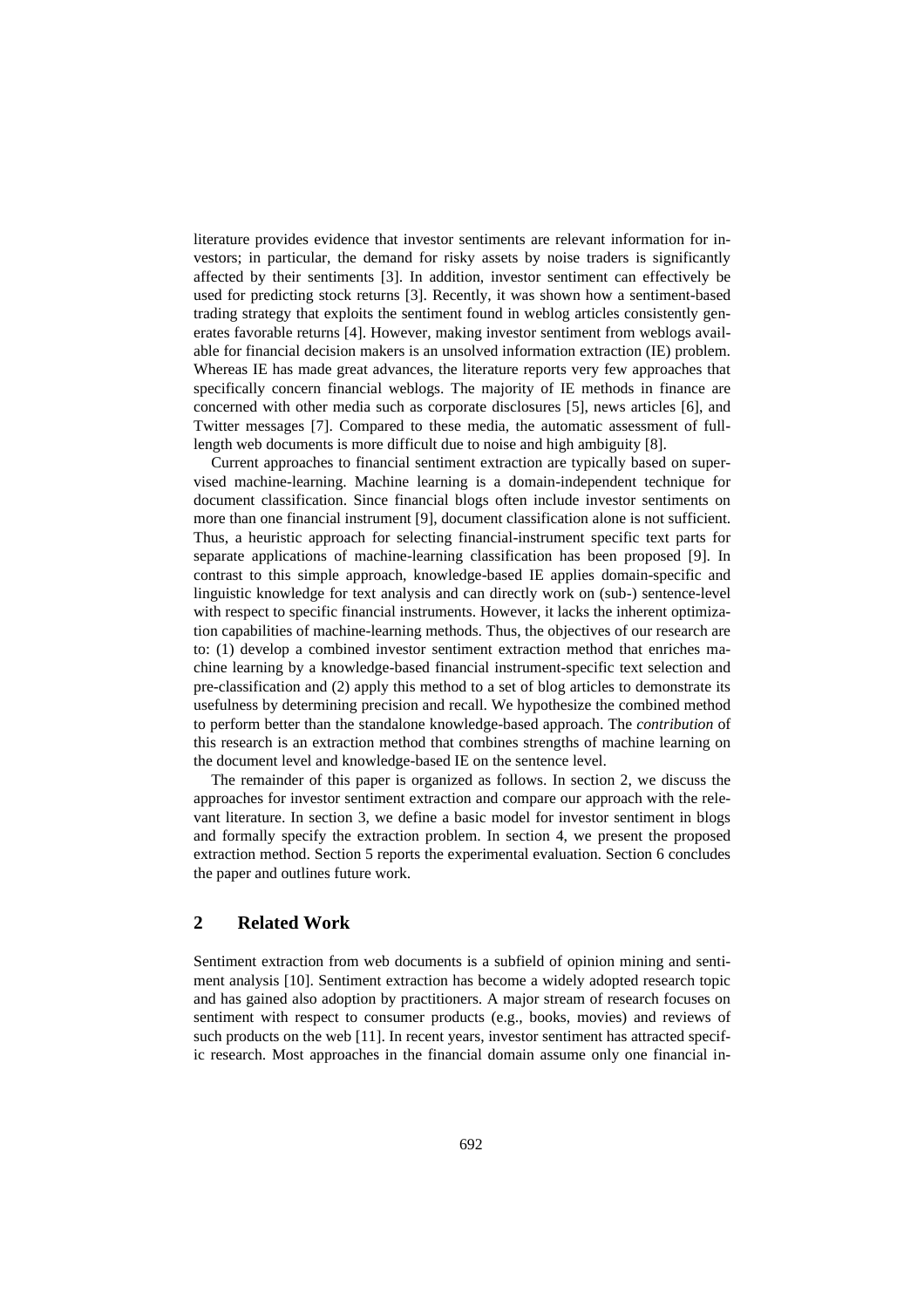strument in a document and perform classification on the document-level. Next, we review two groups of approaches: (1) document-level approaches, and (2) object-level approaches.

#### **2.1 Document-level Approaches**

Supervised machine-learning is a widely utilized approach for classifying documents in the financial domain. Supervised machine-learning is a statistical technique that creates a classification model bottom-up in a data-driven way. That is, it creates a mapping of a numerical representation of a document to the classification of the document by means of labeled examples of texts. Different machine-learning methods such as Support Vector Machines (SVM) (e.g., in [5]), Naïve Bayes (NB) (e.g., in [9]) and Artificial Neural Networks (ANN) (e.g., [12]) have been used for this task. SVMs are widely used for text classification as according [13], they are well suited for this task as they achieved highest accuracy of all compared classifiers (i.e., Naïve Bayes, Rocchio, k-nearest neighbor (KNN), decision tree learner), are robust, fully automatic, and can cope well with large amounts of input machine-learning features generated from texts. If not complemented with other methods, document-level text classification using machine-learning approaches is not specific to an object, i.e., a financial instrument.

The survey of classification approaches for corporate *news* [14] reports that news are labeled (positive/negative) with regard to the post-publication price reaction of the respective stocks. For instance, Groth and Muntermann classify corporate disclosures with respect to short term future price volatility using SVM, NB, KNN, and ANN approaches [5]. They find SVM to perform best in this application context. Schumaker et al. predict stock prices on a 20 minute horizon based on a text representation that includes the document-level sentiment polarity of financial news articles [15].

Sentiment classification is primarily concerned with determining the sentiment but not directly with predicting financial variables. Thus, a manually labeled corpus is required. Antweiler & Frank [16] use a manually labeled set of 1000 messages from *stock message boards* in classes positive, negative, and neutral. Using this corpus they train a classifier using SVM and Naïve Bayes methods. Using this classifier, they propose a multiple-document aggregate measure of "bullishness" that can be interpreted as a positive/negative sentiment score [16]. The measure neglects neutral (hold) messages as they were found to be dominated by noise [16]. Also, neutral is not required for testing market reactions. The measure significantly predicts stock price volatility [16]. Das and Chen [8] also classify messages from stock message boards using a majority-voting among various machine-learning methods and a sentiment word count approach. The manually classified corpus consists of 913 messages. Das and Chen report classification accuracy of only 40.6% on a large test sample due to high ambiguity [8]. With a set of selected texts of low ambiguity, they achieve 66.9% accuracy [8].

With respect to *blogs*, Gilbert and Karahalios [17] use user-provided documentlevel tags that express their mood to train a classifier for detecting anxious posts in the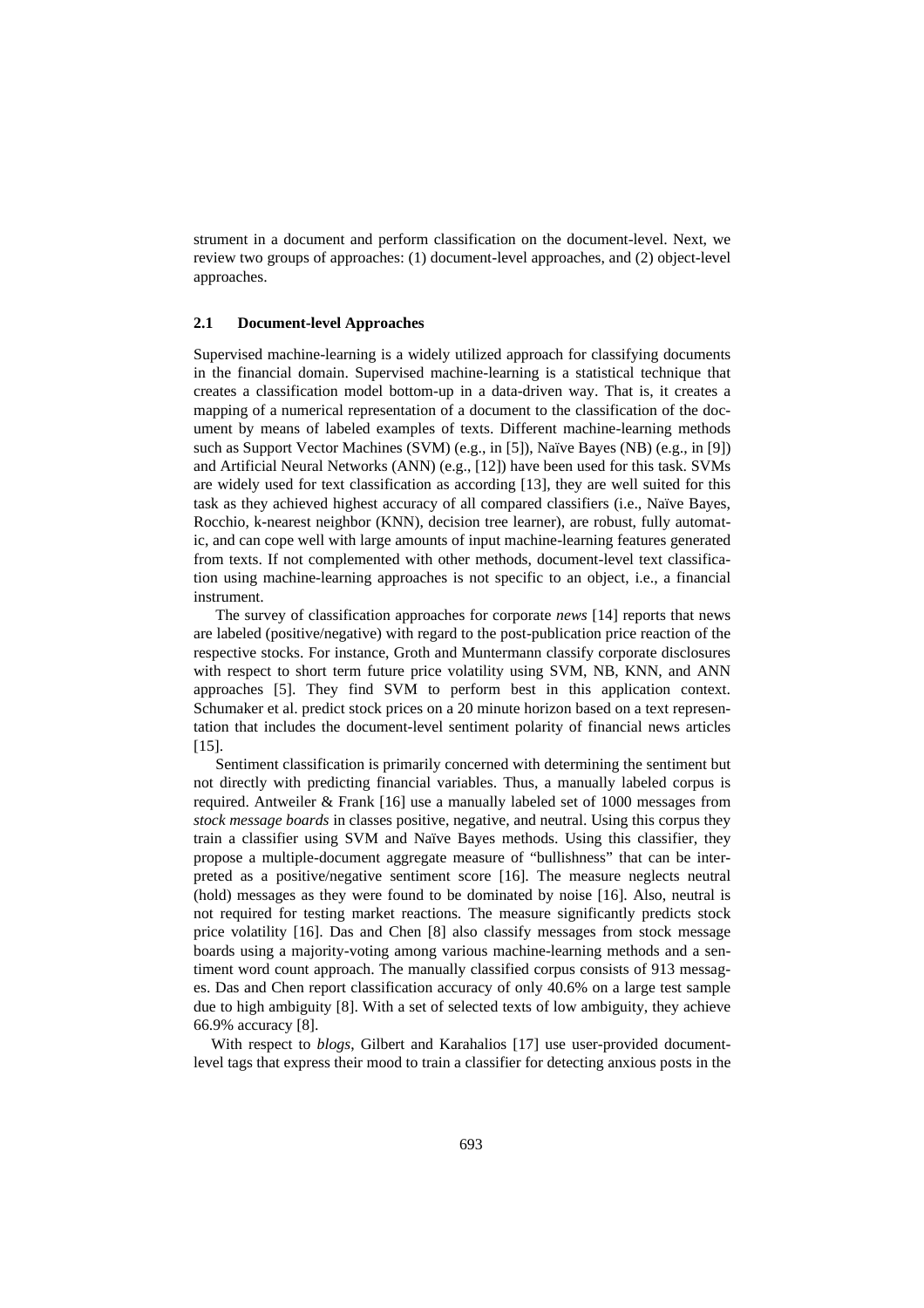LiveJournal website. With an aggregate anxiety index, they predict next day returns of the S&P 500 stock index and find a Granger-causal relationship. The content Gilbert and Karahalios analyze is not finance-specific, analysis is on document-level, the sentiment is narrowed to anxiety, and it also is not specific to financial objects.

The most recent research is concerned with *microblogs*. For instance, Bollen et al. [7] propose a dictionary-based approach for classifying positive/negative sentiment and also 6 mood states in Twitter messages. These messages do not explicitly refer to stocks. However, they find a predictive relationship to the Dow Jones Industrial Average prices. Classifying sentiment in full-length articles in weblogs is more difficult due to higher expressiveness, multiple objects and ambiguity.

The approaches of the extant literature typically assign a polarity classification on the document-level to texts. This kind of sentiment analysis is rather coarse as it usually does not refer to specific financial instruments. Since web texts contain lots of ambiguity and noise, the reported classification performance is rather low. For creating a classifier, a labeled corpus is required in any case for supervised machinelearning. The corpus size is typically less than 1000 documents due to the high amount of effort required for manual annotation.

## **2.2 Object-level Approaches**

The approaches for object-level sentiment analysis in web documents can be segmented in the following groups: (1) machine-learning based approaches that integrate a method for selecting text parts referring to a specific object, (2) dictionary-based, and (3) linguistic or knowledge-based approaches that use formalized linguistic or domain knowledge. We first review approaches in the financial domain with financial instruments being the relevant objects.

Concerning *machine-learning approaches*, O'Hare et al. [9] propose an approach using SVM and NB methods to train a classifier for sentiment in financial blogs with regard to stocks on a 979 document corpus. This approach extracts stocks and respective companies from blog texts and uses the surrounding *n* (a) words, (b) sentences, and (c) paragraphs to train a stock-specific classifier. With 25 words, the NB achieves an accuracy of 75% and SVM achieves 74% accuracy. This approach comes close to ours as it also performs financial instrument-specific sentiment classification in financial weblogs. However, assuming that (all) surrounding text parts relate to a specific financial instrument is a heuristic that might fail for (1) sentences that actually do not contain a sentiment but just mention a financial instrument or (2) sentences that contain multiple sentiments with respect to different financial instruments.

Concerning *dictionary-based approaches*, Zhang and Skiena [4] use co-referenced occurrences of positive/negative sentiment words from a dictionary and company named entities to extract sentiment with respect to companies on sentence level from Twitter messages, blog articles, and news. The exact approach is described in Godbole et al. [18] and assigns sentiment of lexicon words to companies "juxtaposed" (co-occurring) in the same sentence. A ratio computed from the number of positive and negative sentiments serves as document-level sentiment and is used in a trading strategy that yields better than benchmark results [4]. Neither [4] nor [18] report on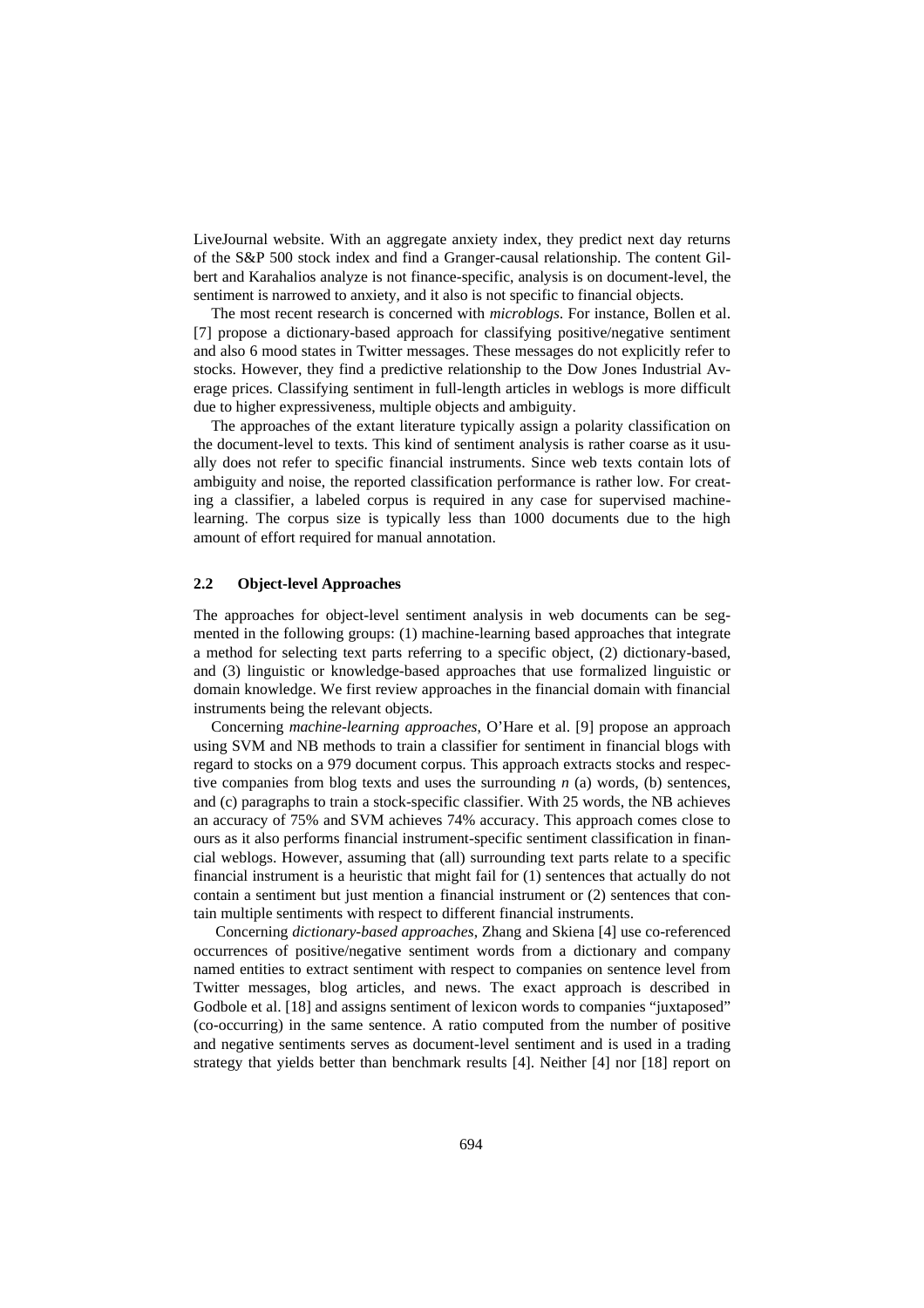the accuracy of their classification approach. However, Pang et al. [19] have shown that machine-learning sentiment classification approaches perform better than a simple lexical approach. This observation provides a strong indication for the superiority of the approach of O'Hare et al.

Concerning *knowledge-based approaches*, Klein et al. [20] propose a method for sentiment classification of financial weblog documents. They formalize correlations between economic indicators and future returns in an ontology [20]. Thus, in contrast to O'Hare et al [9], this approach allows for a detailed and thorough analysis of sentiment in text that refers to the feature "future returns" of a financial instrument instead of using assumptions and heuristics. Klein et al. also formalize linguistic patterns by means of regular-expression-based rules. They find their knowledge-based approach to be superior in terms of classification accuracy with respect to baseline machine-learning approaches.

As the literature in the financial domain only provides few examples regarding the identified different approaches, we also report on approaches that are not specific to this domain. Typically, these approaches are referred to as topic-specific.

Thet et al. [21] use a *linguistic approach* for classifying the sentiment with respect to multiple aspects (e.g., storyline, music) of a movie at sub-sentence level of discussion board messages. This approach combines grammatical relations in dependency trees constructed by a parser with lexicons for contextual sentiment classification. They apply their approach to a movie dataset and achieve an accuracy of 81%. Nasukawa and Yi [22] analyze sentence-level opinions about products. Their approach also uses a syntactic parser and uses its output in rules together with a lexicon to classify sentiment. They extract only sentiment that relates semantically to the subject, i.e., a product. This relationship is ensured by manually defined rules and sentiment words. They achieve a high precision (up to 95%) but a low recall (up to 28.6%). The rather deep analysis that is part of these two approaches comes typically at high computational cost and time cost for parsing of documents (cf. [23]). As timely decisions are crucial in the financial domain, we neglect such approaches.

Yi et al. [24] propose a *natural language processing* (NLP) approach for (1) extracting product aspects from customer reviews and general web documents at a subsentence level and (2) classification of the sentiment with respect to these aspects. Their approach is based on modified lexicons and "sentiment patterns" (for describing grammatical relations between semantically orientated words and extracted aspects). They report an accuracy of 85.6%. As the corpus is not publicly available and sentiment patterns are not described comprehensively, the approach is not replicable.

The extant literature indicates that simple dictionary-based approaches perform worse in terms of precision and accuracy compared to machine-learning approaches [19]. To this respect, O'Hare et al. have proposed a simple heuristic for selecting text parts that refer to a specific object, i.e., a stock, to be used as input for machinelearning. Since more elaborated linguistic and knowledge-based approaches can better detect which sentences actually contain sentiment and also distinguish diverging sentiments on multiple objects in one sentence, we hypothesize that the text selection process for machine-learning can be improved by such methods. However, as deep analysis approaches such as [21] require time consuming parsing, we propose to uti-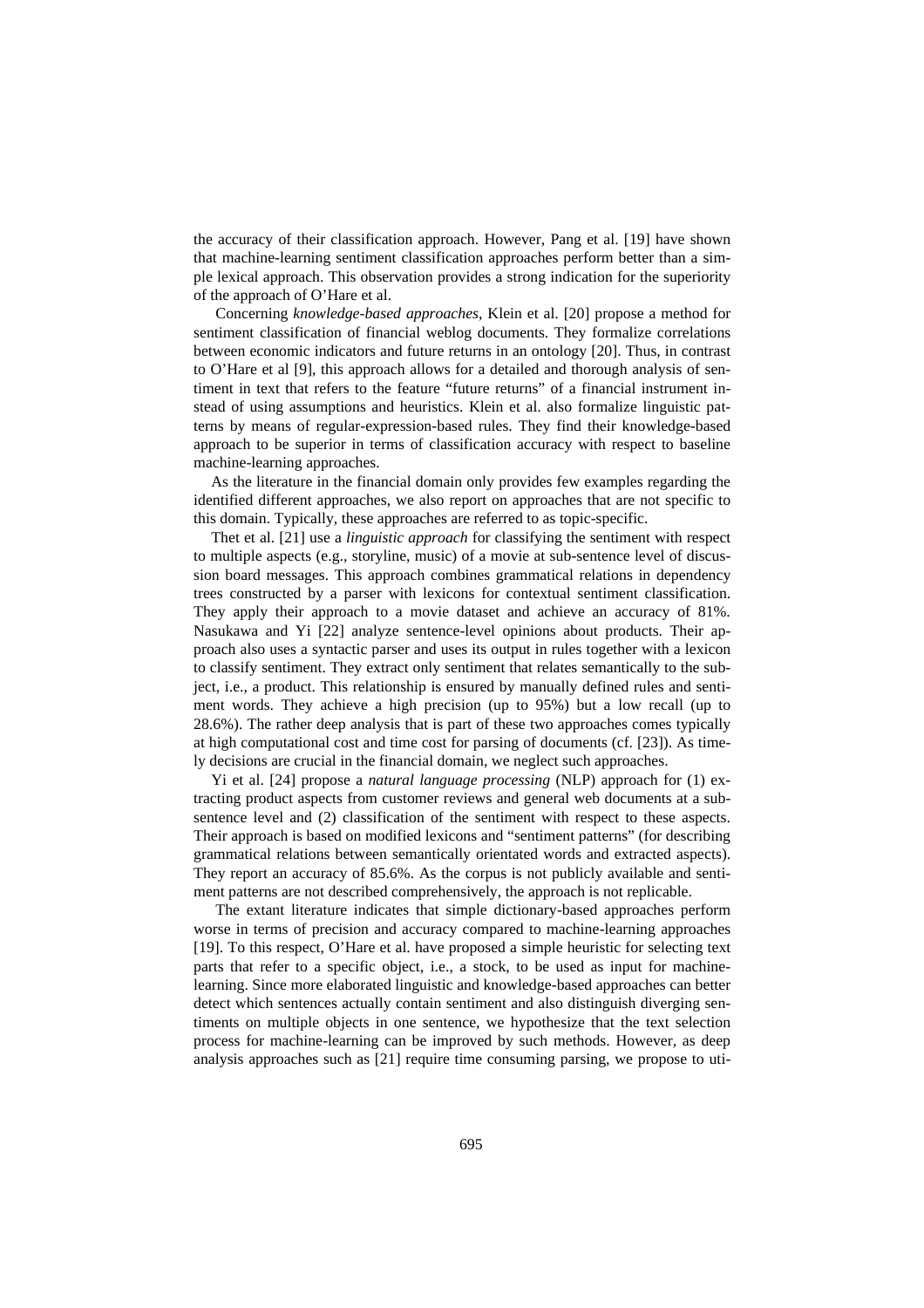lize the approach of Klein et al. [20] for object-specific text selection. This ontology and rule-based classifier will be further used for generating additional machinelearning features by sentiment polarity classification at the sentence level. Further, using [20] for text selection also incorporates indirect sentiments by means of a domain ontology of indicators for future returns which is beyond the other approaches reviewed. This type of knowledge-based feature generation is also proposed by Gabrilovich and Markovitch [25] who find it to improve classification performance. Further, in the proposed combined approach machine-learning can exploit more information (e.g., bag of words) than a standalone knowledge-based approach and can optimize the weighting of sentence-level sentiments in the document-level classification. Thus, we hypothesize the proposed combined approach to provide higher precision for document-level classifications than a standalone knowledge-based approach.

# **3 Basic Model and Problem Specification**

#### **3.1 Basic Model**

The basic model comprises sentiments and documents. It is derived from the domainunspecific sentiment analysis framework of Liu [26]. A sentiment on a sentiment object is a positive or a negative view, attitude, emotion or appraisal [26]. We are interested only in financial instruments as sentiment objects and define formally:

**Definition (sentiment):** Sentiment is a tuple  $s_i = (fi, so)$  on sentiment level  $l \in \{sen\}$ *tence*, *document*}, using the following elements:

- $\mathbf{f}$ *i* $\in$ **FI**: A financial instrument, i.e., the object to which the sentiment is expressed. We assume a sentiment expressed with respect to a financial instrument to refer to its future returns.
- $-$  so  $\in$  {*positive*, *negative* }: The *sentiment orientation.*

A sentiment orientation *so* is expressed by an *orientation term ot*  $\in$  *OT* with *positive* or *negative* semantic orientation *so*. We omit the neutral orientation (implying "hold" with respect to a financial instrument) because of the following reasons. O'Hare et al. [9] found that reducing the number of sentiment orientations to two (positive/negative) significantly improves human annotator agreement and also the machine classifier performance in terms of accuracy. This is presumably due to less ambiguity. Furthermore, Antweiler and Frank [16] argue that in "hold"-documents there is a dominating amount of noise. They conclude that the developed bullishness measures perform significantly better at predicting returns, volatility, and trading volumes without consideration of "hold". The bullishness measure is a ratio of positive and negative messages that can be directly used for decision making which does not require "hold". This view is, e.g., supported by Schumaker et al. [15], who define the classification of sentiment in financial news as a two-class (positive/negative) problem and define a respective trading model.

A sentiment orientation *so* can also be expressed by an (economic) indicator  $i \in I$ such as GDP growth. The sets *OT*, *FI* and *I* are defined in section 4.1.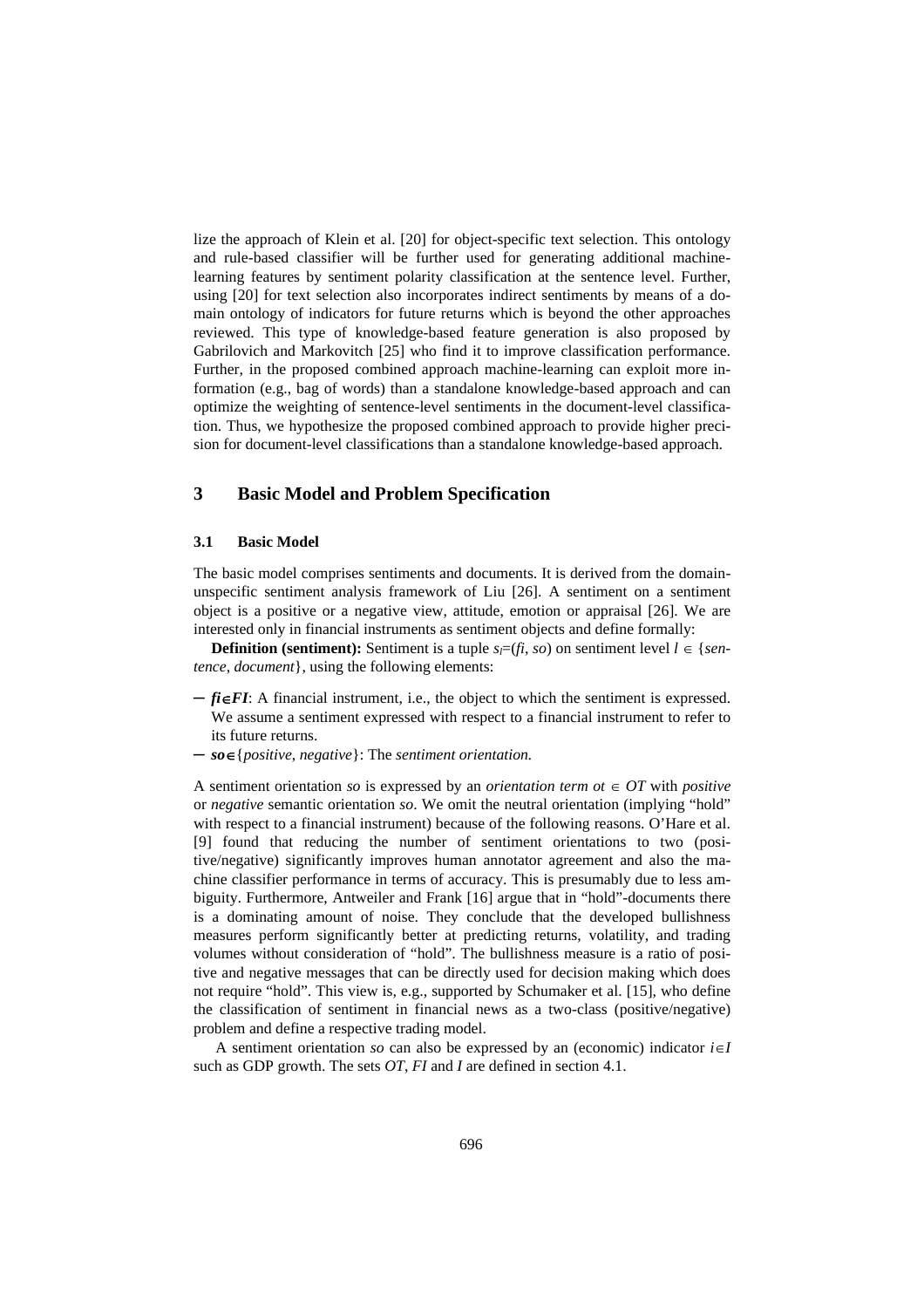If a sentiment with respect to a financial instrument is expressed indirectly via an economic indicator, we assume that the sentiment orientation referring to it can be obtained by the **correlation coefficient**  $c(i, fi)$ :  $I \times FI \rightarrow \{-1, +1\}$ , i.e., a function that provides a positive or negative correlation for an indicator *i* that refers to the future returns of a financial instrument *fi*. Using the correlation coefficient and the semantic orientation expressed directly towards the indicator, the sentiment orientation for the financial instrument can be inferred. The following list provides some examples:

- ─ Orientation term, "*rise*": has a positive orientation, while "*drop*" has a negative orientation.
- Directly expressed sentiment, "*I expect the FTSE 100 to rise*.": The orientation term with positive orientation "rise" provides a sentiment orientation, expressed directly with respect to (the future returns of) the FTSE 100 stock index.
- ─ Sentiment expressed by an indicator, "*Earnings of IBM are on the rise.*": The orientation term "rise" refers to the indicator "earnings", which has a positive correlation to the future returns of a stock or a stock index. Thus, the sentiment orientation of the IBM stock with respect to its future returns is positive.

Next, we define the document model following [20]:

**Definition (document):** A document  $d = (P, ST, T, PH)$  is based on these model elements:

- ─ *dD***:** A *document* consists of sets of paragraphs, sentences, tokens, and phrases.
- $-p \in P$ : A document *d* consists of a finite number of *paragraphs*. A paragraph is a sequence of sentences of finite length.
- ─ *stST***:** Each *sentence* is a finite length sequence of tokens.
- $\mathbf{r} = t \in \mathbf{T}$ : A *token* is a finite length sequence of characters which can be of type word, number, symbol, punctuation, or space.
- $-\rho h \in PH$ : A *phrase* can contain sentiment(s) and is a sequence of tokens that focus around a head element.

## **3.2 Problem Specification**

The problem is to classify the sentiment orientation  $so \in \{positive, negative\}$  of a sentiment document tuple  $s_{document} = (fi, so)$  with respect to a financial instrument *fi* and its future returns in a document *d*. Each document can contain multiple sentiment document tuples. To detect relevant text parts for financial instrument-specific classification, first all *ssentence*= (*fi*, *so*) need to be extracted and the sentiment orientation *so* has to be classified. We assume this pre-classification on sentence-level to improve the document-level classification when used as additional input.

# **4 Investor Sentiment Extraction Approach**

Our approach is a combination of knowledge-based and machine learning techniques for investor sentiment extraction. This approach performs *financial instrument-*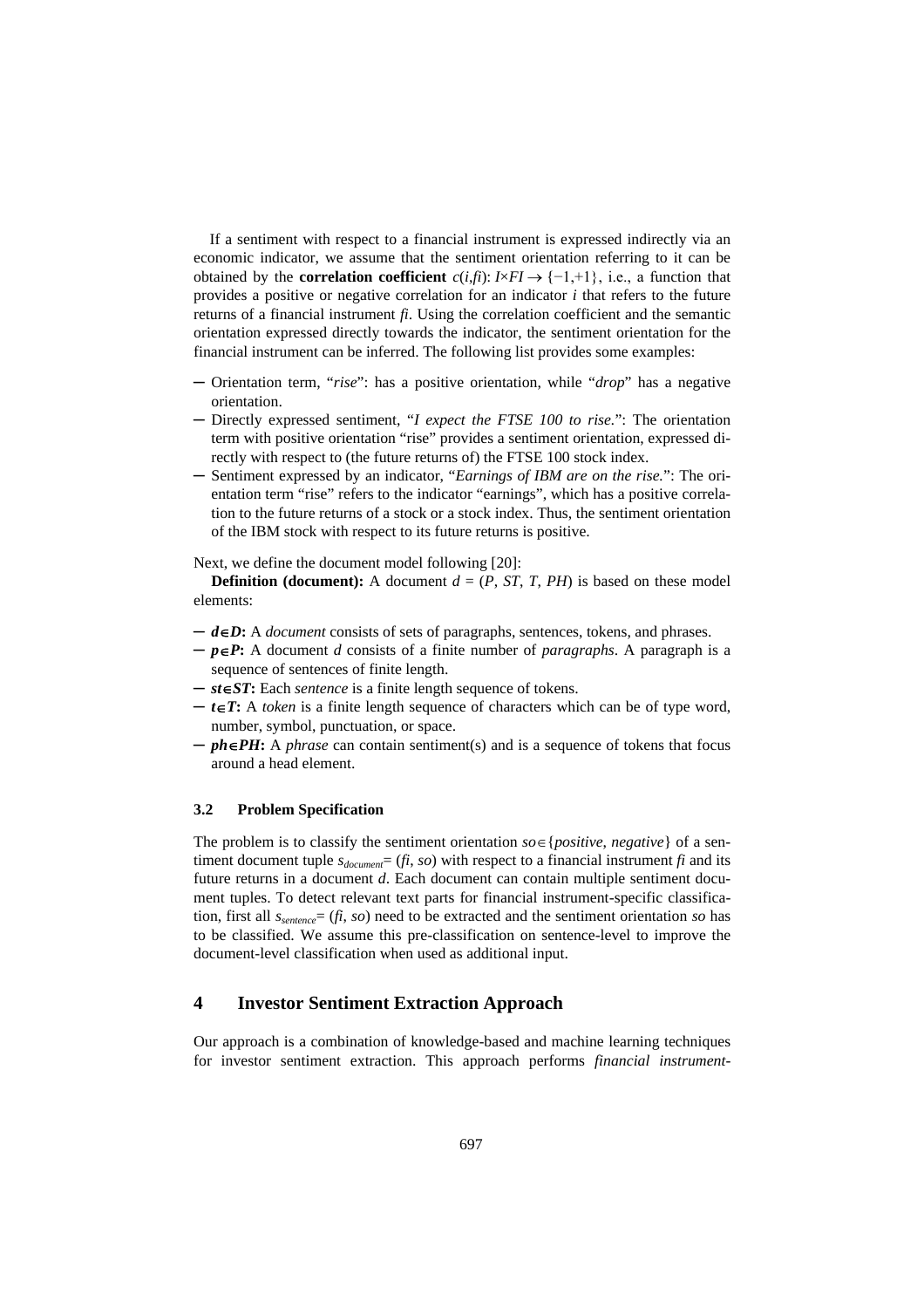*specific* extraction on the document-level. The extracted sentiment is defined as  $s_{document} = (fi, so)$ . As shown in the data flow diagram below (Figure 1), the approach consists of three successive steps: (1) preprocessing extracts financial instruments, (2) ontology- and rule-based extraction of text parts that refer to specific financial instruments, and (3) machine-learning based classification of overall investor sentiment on document level, and a domain ontology.



**Fig.1.** Combined approach for investor sentiment classification

#### **4.1 Domain Ontology and Lexical Resources**

There are two resources that are being used in the sentiment extraction approaches: (1) a domain ontology, and (2) a lexicon of semantically oriented words.

**Ontology.** We develop an ontology (extending from [20]) consisting of the concepts *FI*, *I,* and *OT* defined in the basic model and the formalized relations between the concepts. The concept *FI* has instances of stocks and stock indexes.

In finance, a person rarely expresses a sentiment about future returns of a financial instrument directly. He or she often rather would express a sentiment about a factor or indicator that influences returns such as company earnings. In investment analysis two major theories prevail: fundamental analysis [27] and technical analysis [28]. We formalize knowledge on economic indicators *I* for future returns from both theories in the ontology, capturing various classes of indicators and their correlation to stock returns. The correlation is assumed static and either positive (+1) or negative (−1). 14 fundamental indicators and their correlations are derived from [27], [29], [30], and [31]. 11 technical indicators and their correlations are derived from Lo et al. [28]. We refer to [20] for details. Labels (i.e., textual representations) for instances of instruments and indicators are provided by manual expert text annotations (cf., section 5.1).

We use the General Inquirer [32] (http://www.wjh.harvard.edu/~inquirer/) **lexicon of orientation terms** (*OT*). Only the words tagged as positive/negative after clearing duplicates are considered, leaving 1791 and 2198 words respectively. As General Inquirer is not specific to the financial domain, we also use a modified version of this lexicon. The modification was carried out by an undergraduate student without knowledge of the golden standard corpus or the sentiment extraction method in this work. 41 words were added (e.g., high, low, large, small), the polarity of 89 words was changed (e.g., arrest was moved to negative) and 360 words were deleted (e.g., company, share, thank). The resulting modified lexicon consists of 1575 positive and 2020 negative words.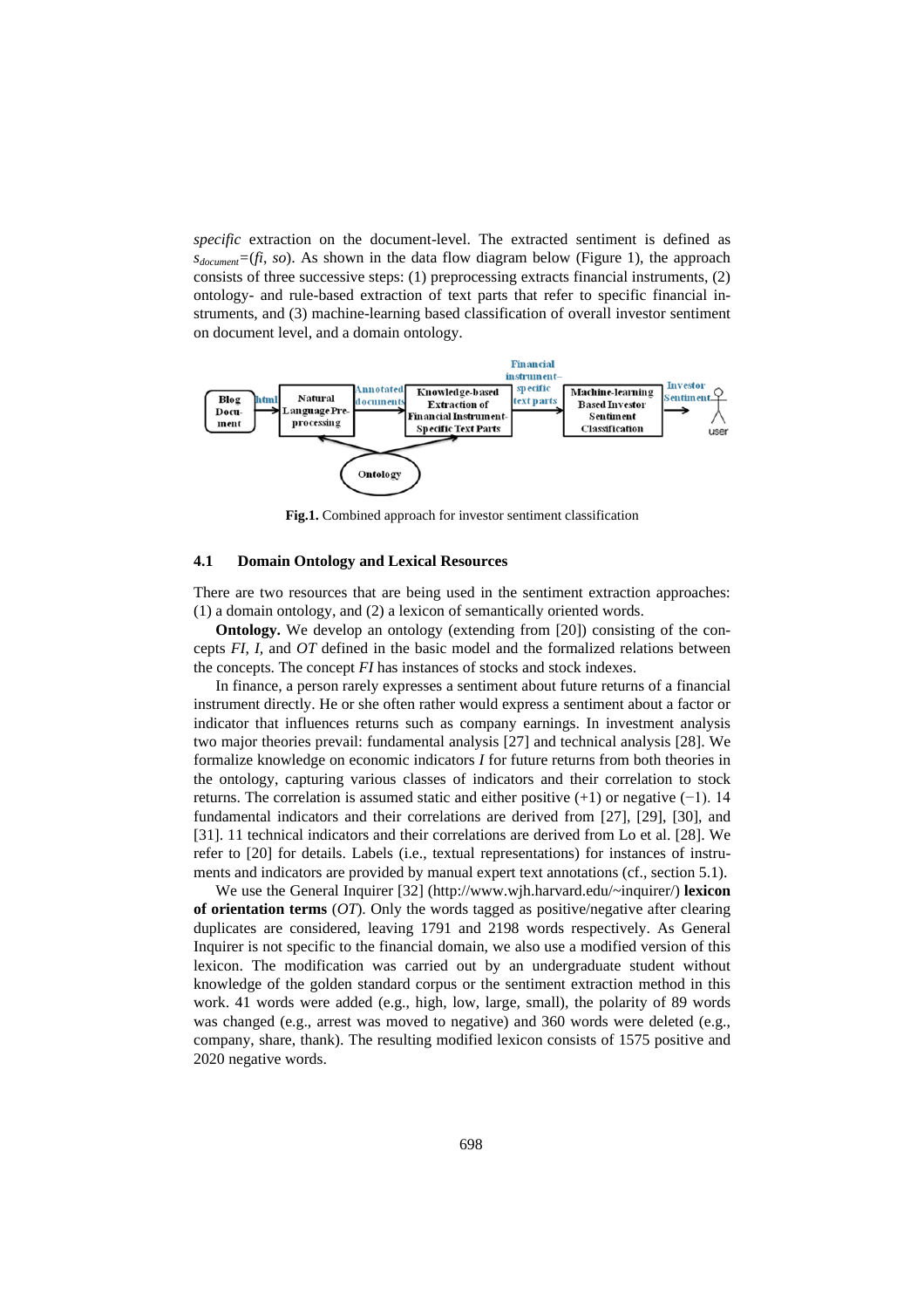#### **4.2 Natural Language Pre-processing**

The natural language pre-processing step uses GATE's ANNIE information extraction system (Maynard et al. [33]). The pre-processing includes tokenization, sentence splitting, part of speech (POS)-tagging, morphological analysis (for lemmatization), noun and verb chunking, and identification of ontology concepts defined above. The output of this step is an annotated document represented by a list of tokens, sentences, and ontology-based entities (financial instruments, indicators, and orientation terms).

#### **4.3 Knowledge-based Extraction of Financial Instrument-specific Text Parts**

The extraction of investor sentiment contained in single sentences of a weblog document is performed based on the ontology and rules, incorporating financial domain expertise and linguistic knowledge. The extraction of financial instrument-specific text parts consists of the following consecutive steps: (1) identification of relevant sentences, (2) extraction of sentiment sentences, and (3) sentiment classification on the sentence-level.

**Identification of relevant sentences**. A relevant sentence potentially contains sentiment on a given financial instrument *fi*. Table 1 contains heuristic rules for identifying relevant sentences according [20]. Additionally, we employ a co-reference recognition that exploits the topology of concepts in the domain ontology. For example, the instance "IBM" of the concept "stock" is recognized by extracting "stock" in a sentence for which the *fi* "IBM" has been already assigned by the rules (e.g., if it occurs in proximity, for instance in the first sentence of the paragraph). The subsequent extraction steps are carried out only on relevant sentences.

| Table 1. Rules for identifying relevant sentences (following [20]) |  |
|--------------------------------------------------------------------|--|
|--------------------------------------------------------------------|--|

| N <sub>0</sub> | <b>Rules</b>                                                                     |  |  |  |
|----------------|----------------------------------------------------------------------------------|--|--|--|
|                | Sentence contains a financial instrument $fi$ .                                  |  |  |  |
| 2              | Sentence contains a macro fundamental indicator $i$ (referring to the econo-     |  |  |  |
|                | my or financial markets in general) as this implicitly refers to any $fi$ .      |  |  |  |
|                | Sentence after a sentence that contains a $fi$ .                                 |  |  |  |
|                | All sentences in the paragraph that begins with a sentence that contains $afi$ . |  |  |  |

**Sentiment sentence extraction.** A sentiment sentence refers to a financial instrument *fi* explicitly (e.g., S&P 500) or implicitly via an indicator *i* (e.g., interest rates). It must contain an orientation term *ot* to infer the sentiment orientation. The *fi* is not required to occur in a sentiment sentence. The *fi* can be heuristically inferred by rules from Table 1. Table 2 presents the rules for extracting sentiment sentences using the following elements: "Adj" (adjective), "Adv" (adverb), "N" (noun), "V" (verb) and "Prep" (preposition) are tokens differentiated by part of speech (POS). All other tokens are denoted as "to". Orientation terms are specified with their POS in subscript. A "?" indicates that a token sequence has arbitrary length including zero. Ontology concepts are denoted as FI (financial instrument), I (indicator), and OT (orientation term).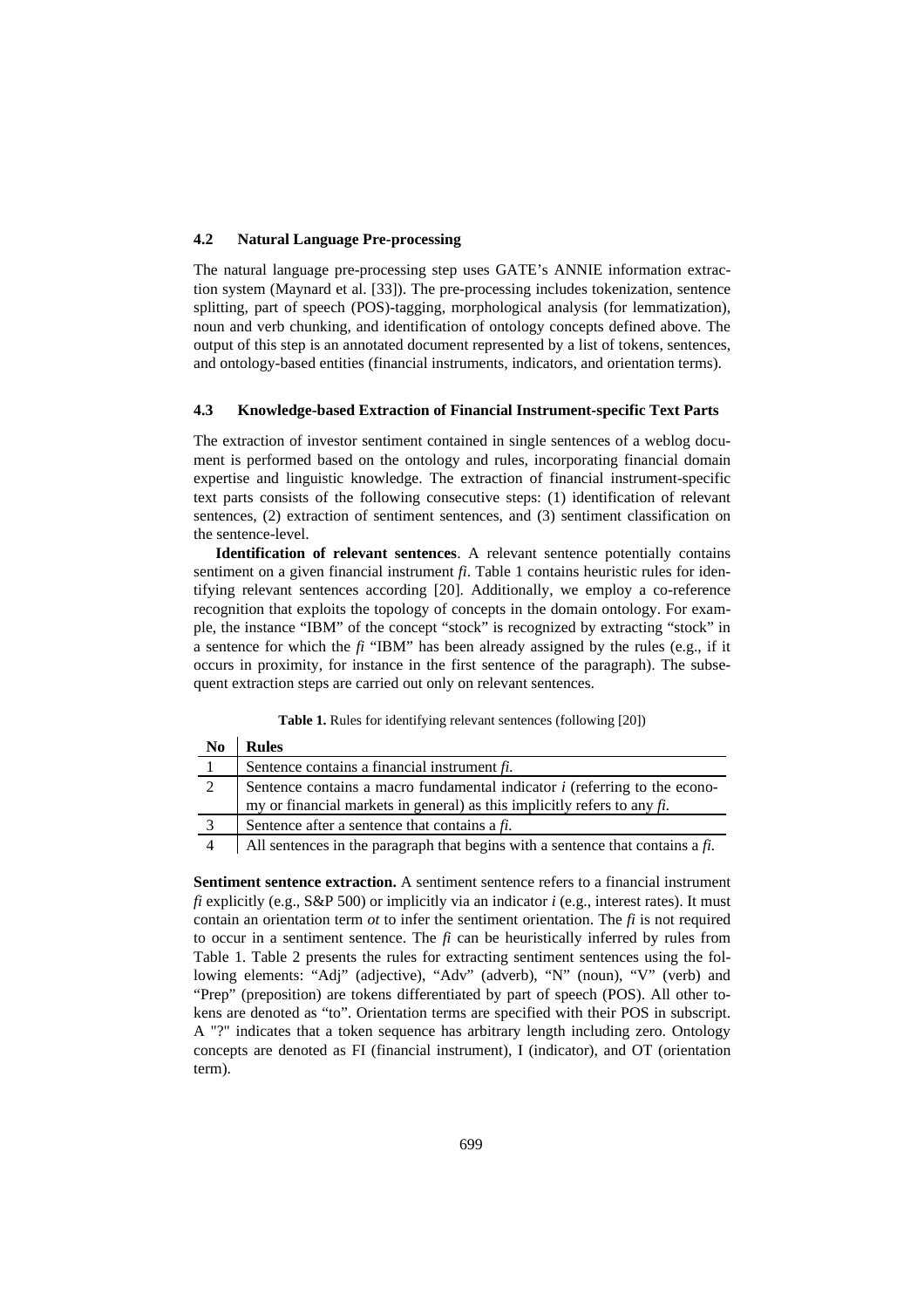| N <sub>0</sub> | <b>Rules</b>                                   | <b>Example</b>                  |
|----------------|------------------------------------------------|---------------------------------|
|                | $OT_{Adj}$ (FII)                               | "positive S&P500"               |
| 2              | $\langle \text{FII} \rangle$ $\text{OT}_N$     | "market crash", "index decline" |
| 3              | (FII) (to)? Prep (to)? $(OT_N)$                | "stock market in decline"       |
| $\overline{4}$ | $(OTN OTAdj)$ (to)? Prep (to)? (FII)           | "run-up in S&P500"              |
| 5              | $(FI I)$ (Adj Adv)? V (Adj N)? OT <sub>N</sub> | " stock market makes new highs" |
| 6              | $(FIII)$ (Adv)? $OT_{V}$                       | "oil prices decrease"           |
| 7              | (FIII) (Adj Adv)? V $OT_{\text{Adi}}$          | "unemployment remains high"     |

**Table 2.** Extraction rules for sentiment sentences (extending [20])

**Sentiment sentence classification.** For extracted sentiment sentences the sentiment orientation *so* is classified as follows. If the sentiment sentence contains the financial instrument  $f_i$  (or if it was inferred by Table 2 rules), the sentiment orientation  $s$ *o* is given by the lexicon's classification of the orientation term *ot*. If the sentiment sentence contains an indicator *i*, the sentiment orientation *so* depends in addition on the correlation coefficient  $c(i, f_i)$  of the indicator modeled in the domain ontology. If the correlation coefficient is  $c(i, \hat{f})=1$  (positive), then the *so* is given by *ot*'s classification. If  $c(i, fi) = -1$  (negative), the sentiment orientation given by the *ot* is inverted. Example: "*high(ot,positive )unemployment(i,−1 ) rate*" will be classified with *so=negative*. In any case, if a negation (e.g., "*no*", "*not*", "*never*") occurs in the sentiment sentence, the sentiment orientation *so* is inverted.

The output of this step is a set of classified (positive/negative) financial instrumentspecific text parts that are used as input for machine-learning document level classification in the next step.

#### **4.4 Machine Learning-based Investor Sentiment Classification**

For investor sentiment classification on document-level the optimization capabilities of machine-learning techniques are used. Document-level classification is performed by the linear kernel SVM as it has been shown to perform well for text classification tasks [13] in comparison to other methods such as Naïve Bayes, Rocchio, k-nearest neighbor (KNN), and decision tree learner. Further, Groth and Muntermann [5] have found SVM to be particularly well-suited for classifying financial texts and their finance domain-specific application context. We use the one-against-another classification method which means only one binary classifier is defined. The features used by SVM are unigrams represented as bag of words (i.e., a vector containing the number of occurrences of each word in a document) such as in O'Hare et al. [9]. Pang et al. [19] have shown unigrams to be a good language model for sentiment classification with SVM. We use SVM with default parameters, without allowing for a soft margin (i.e., cost=1). No optimization of SVM parameters was conducted.

As each document may contain sentiments with respect to multiple financial instruments *fi*, the overall document sentiment orientation *so* is analyzed with respect to each distinct financial instrument separately, delivering a set of document-level sen-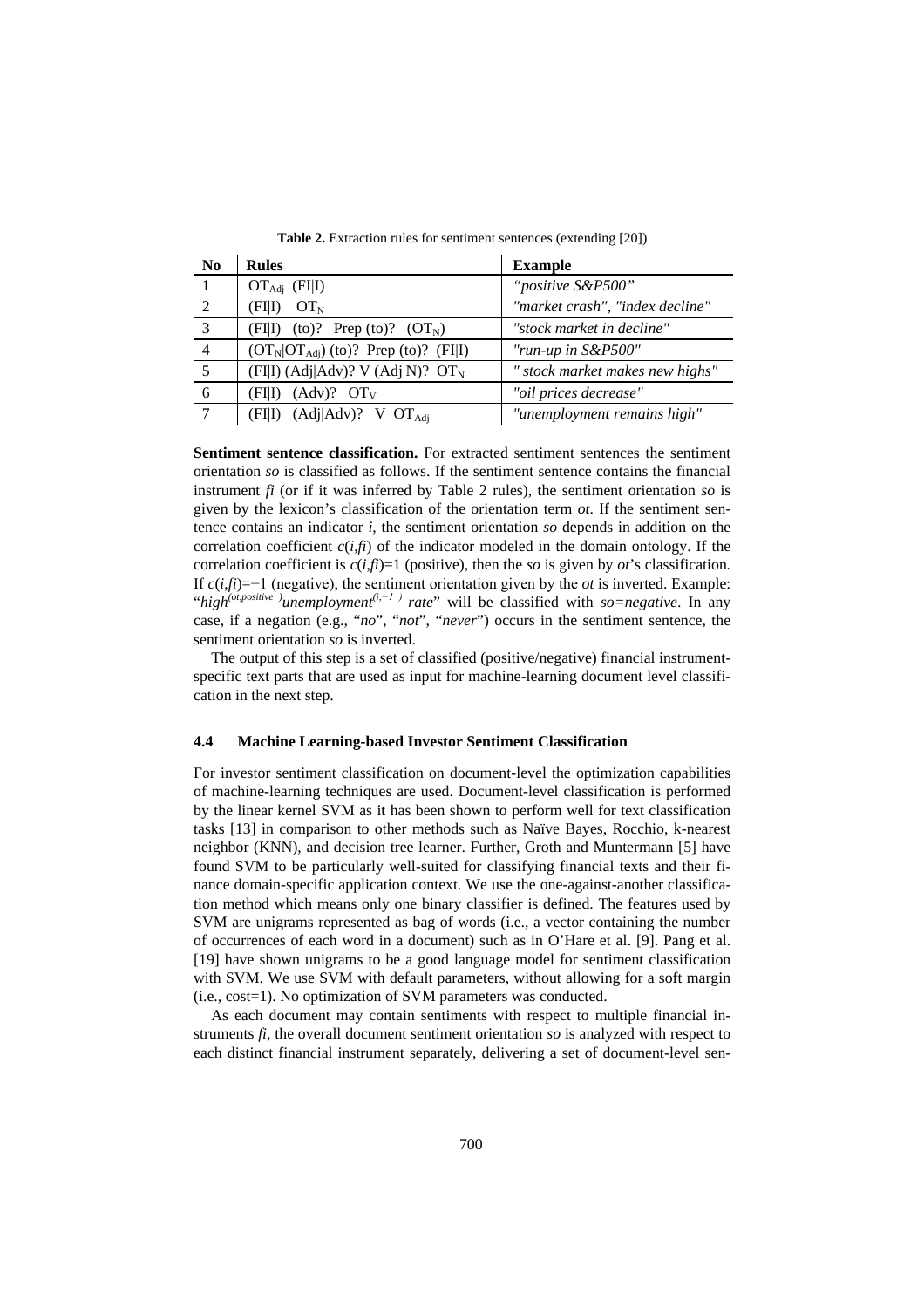timent tuples *sdocument=*(*fi*, *so*). For each distinct financial instrument a sub-document is created. This sub-document consists only of text parts referring to this financial instrument. All tokens (normalized by lemmas) included in this sub-document and the sentiment orientation of sentiment sentences serve as machine-learning features. Using all the machine-learning features obtained, the SVM classifier obtains the document-level sentiment classification that refers to a specific financial instrument *fi*.

# **5 Evaluation**

In this section, we report evaluation results of our proposed combined investor sentiment extraction method with respect to a baseline method. A set of manually labeled documents that comprise the gold standard corpus serves as basis for evaluation.

#### **5.1 Gold Standard Corpus**

We reuse and extend the corpus of Klein et al. [20]. The extension results in a total of 528 financial instrument-specific document-level investor sentiment annotations in 409 distinct documents that stem from the following sources:

- 1. 165 blog documents classified on the document level as positive or negative (from Klein et. al. [20]). These documents were classified bi-polar by three graduate students independently of each other. None of them is an author of [20]. Overall classification was derived by majority vote. All sentiments refer to future returns of the S&P 500 stock index.
- 2. Further, 161 unique blog documents were annotated with 217 financial instrumentspecific sentiment annotations by 4 finance industry professionals, none of whom is an author of this work. A fuzzy sentiment classification with 5 levels of degrees of membership for the classes positive and negative were used respectively with assigned labels: no amount  $(0)$ , a small amount  $(0.25)$ , a medium amount  $(0.5)$ , a large amount (0.75), and a maximum amount (1). Each annotator assigned degrees of membership for positive and negative. We subtract the negative from the positive degree of membership for each annotator and use the median of these values to obtain the aggregate score. An aggregate score >0 results in a positive label, negative otherwise.
- 3. The remaining 83 unique blog documents with 164 financial instrument-specific investor sentiment annotations were split randomly in 3 sets. Each set was annotated by one finance industry professional each. The sentiment annotation schema is identical to (2).

For the last two sources, the annotated investor sentiments refer to specific U.S. or EU stocks, both large and small caps. Further, in all three sources the annotators also annotated textual representations of economic indicators for future returns of stocks to be used as labels for ontology instances. 58.2% of the overall corpus documents are classified as positive and 41.8% as negative.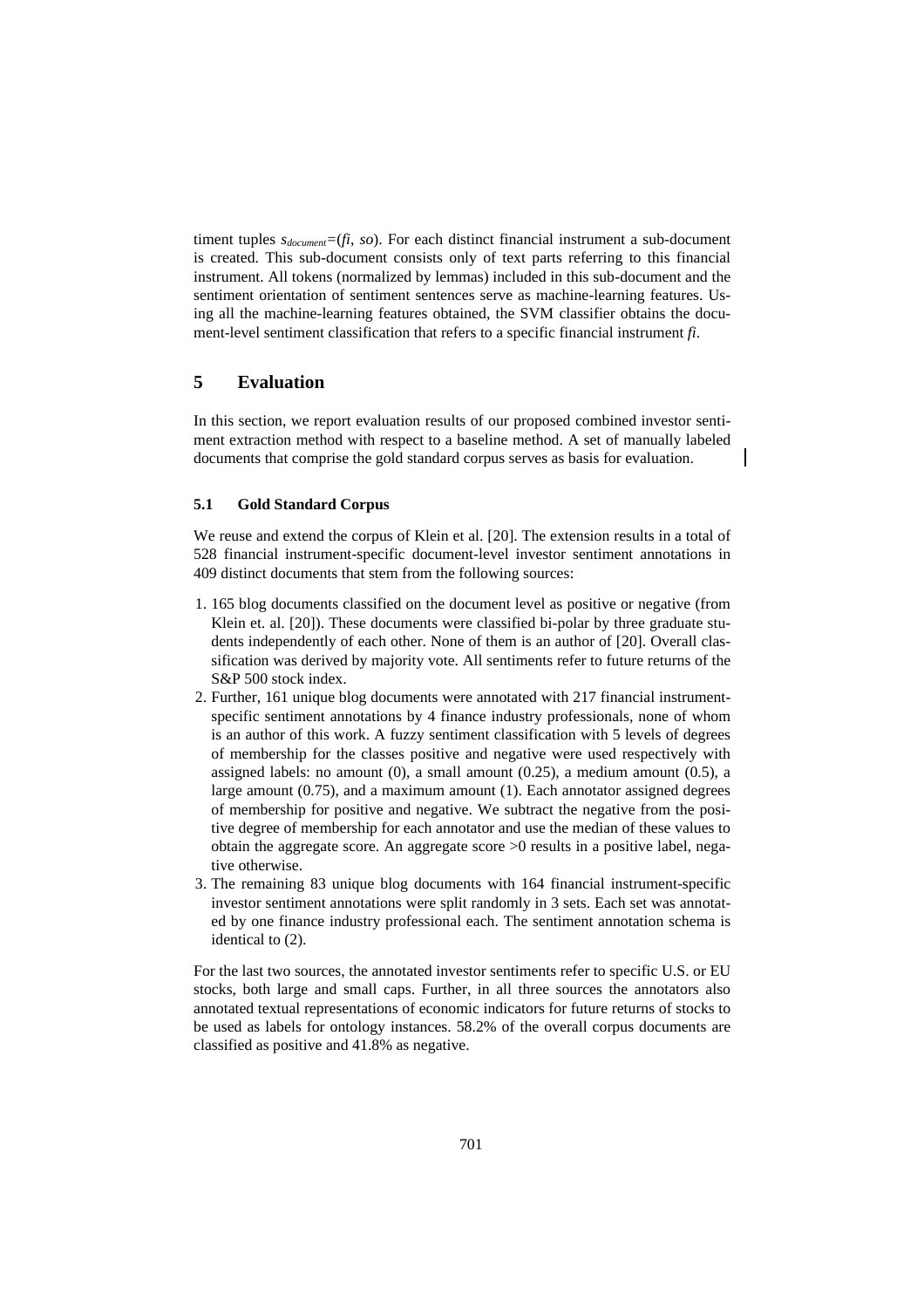#### **5.2 Cross-Validation Methodology**

For comparing automatic to manual classifications, we utilize stratified ten-fold crossvalidation as suggested by Kohavi [34] who finds indications for this approach to be better than leave-one-out cross-validation.

Ten-fold cross-validation divides the corpus into ten subsets of approximately equal size. Each subset is stratified, i.e., every subset contains approximately the same proportion of positive and negative investor sentiment annotations as the whole corpus. In one fold, one subset is used as test set and the others as training set. In ten folds, each of the subsets becomes the test set once. For our combined approach, labeled documents in the training set are used to train a machine-learning classifier. Further, for the knowledge-based approach (that is part of the combined approach, see section 4.3), the annotations of economic indicators for future returns of stocks in the documents in the training set are used to dynamically create the labels (textual representations) for the indicator instances in the ontology used by this approach for extraction and inference. The resulting classifiers are then applied for automatically classifying the documents in the test set. Comparing the classifications of the classifier vs. the human-provided classifications in all ten test sets that together comprise the whole corpus, we derive the standard information retrieval metrics [35].

#### **5.3 Classification Accuracy Results**

We evaluate the financial instrument-specific sentiment classification of our combined approach on the golden standard corpus using the described cross-validation methodology. We compare the combined classifier results to the also financial instrument-specific knowledge-based approach for sentence-level classification described in section 4.3 which provides the basis for the combined classifier. To provide a document level sentiment classification, the sentences classified by the standalone knowledge-based method are aggregated as the net of positive and negative sentiment sentences referring to the same financial instrument [20]. Table 3 (below) summarizes metric results [35]. All metrics have been micro-averaged over the classes positive and negative according to Yang [35]. We report results for each classifier using (1) the General Inquirer (GI) lexical resource and (2) our version (GI mod.) modified with respect to the financial domain as described in section 4.1.

| <b>Classifier approach</b> | Preci-<br>sion | Recall | F1-Measure | <b>Accuracy</b> |
|----------------------------|----------------|--------|------------|-----------------|
| Knowledge-based (GI)       | 62.5%          | 56.3%  | 59.2%      | 61.3%           |
| Knowledge-based (GI mod.)  | 68.8%          | 62.1%  | 65.3%      | 67%             |
| Combined (GI)              | 73.3%          | 59.8%  | 65.9%      | 69%             |
| Combined (GI mod.)         | 71.4%          | 58.7%  | 64.4%      | 67.6%           |

**Table 3.** Classifier performance of our combined approach vs. knowledge-based.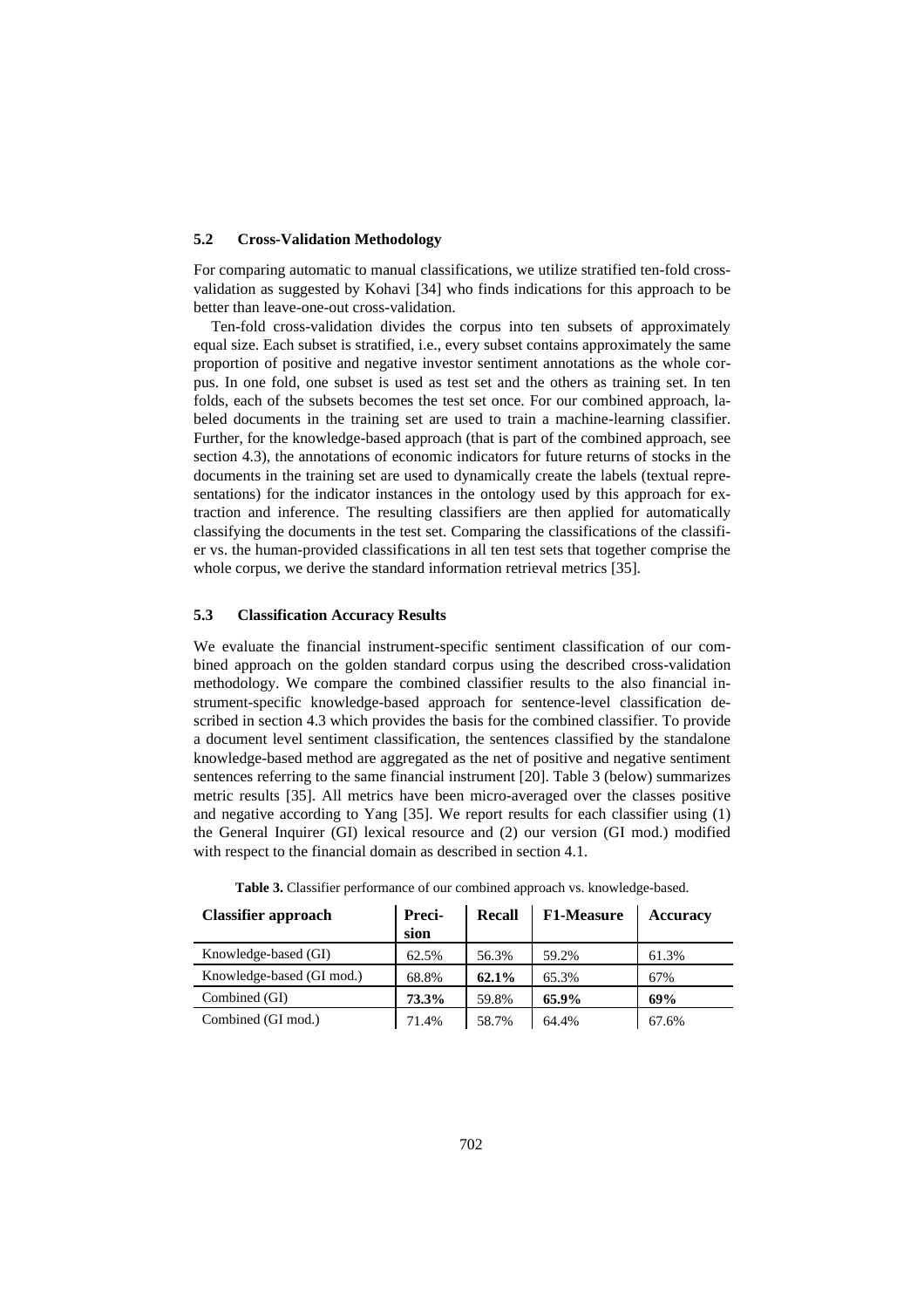#### **5.4 Discussion of Results**

Results indicate that with respect to the classification of sentiment regarding specific financial instruments, the proposed combined approach outperforms the knowledgebased approach with respect to almost all metrics. We assume this due to the optimization capabilities of the machine-learning method that can weigh its inputs and also has more information (e.g., bag of words). Note, that the financial instrument-specific classification results in terms of recall, f1-measure and accuracy are harmed by cases in which the approaches were not able to extract a sentiment, thus increasing the false negative rate.

Another finding is that our modified version of the General Inquirer lexical resource of sentiment words helped to achieve improved results. The knowledge-based classifier increased accuracy from 61.3% to 67%. Counter-intuitively, this does not hold for the combined method. Investigation of this issue remains future work.

One could argue accuracies of the approaches to be quite low. However, we have to consider that sentiment classification of full-length web documents is a complex task due to noise and ambiguity [8]. Das and Chen [8] achieve 66.9% accuracy for a document-level classifier approach. As blog documents often discuss multiple financial instruments, a financial instrument-specific classification is required which is more complex and cannot be tackled by standalone machine-learning methods. Thus, the accuracy of 69% for our combined financial instrument-specific classifier method can be considered a fair result considering the more complex problem as the one in [8].

Our corpus of 409 documents could be considered small. However, it is substantially larger than the one of Klein et al. [20] and is also comparable to sizes of corpora of related work, e.g., a set of 440 messages [8] or 423 news [5]. As human annotation is a huge effort and there is no large publicly available corpus for blogs, we consider the size of our corpus reasonable.

#### **6 Conclusion**

We presented a combined approach for automatic extraction and crisp classification of investor sentiment from blogs. The classification is with regard to specific financial instruments. This fine-grained analysis is enabled by the underlying knowledge-based sentiment analysis approach which integrates domain knowledge of economic indicators for returns and linguistic knowledge formalized as rules and works on the sentence-level. In contrast to this, most related work deals only with document-level classification or uses heuristic assumptions for chunking a text in financial instrument-specific parts. Evaluating whether our approach outperforms such a simple heuristic approach is subject to future work.

We showed the combined approach to substantially improve on the classification performance of the standalone knowledge-based approach. The performance is comparable to document-level classification results of other authors (e.g., Das and Chen [8]) but solves the more difficult problem of financial instrument-specific classification. In terms of absolute numbers, we consider the performance to be fair as web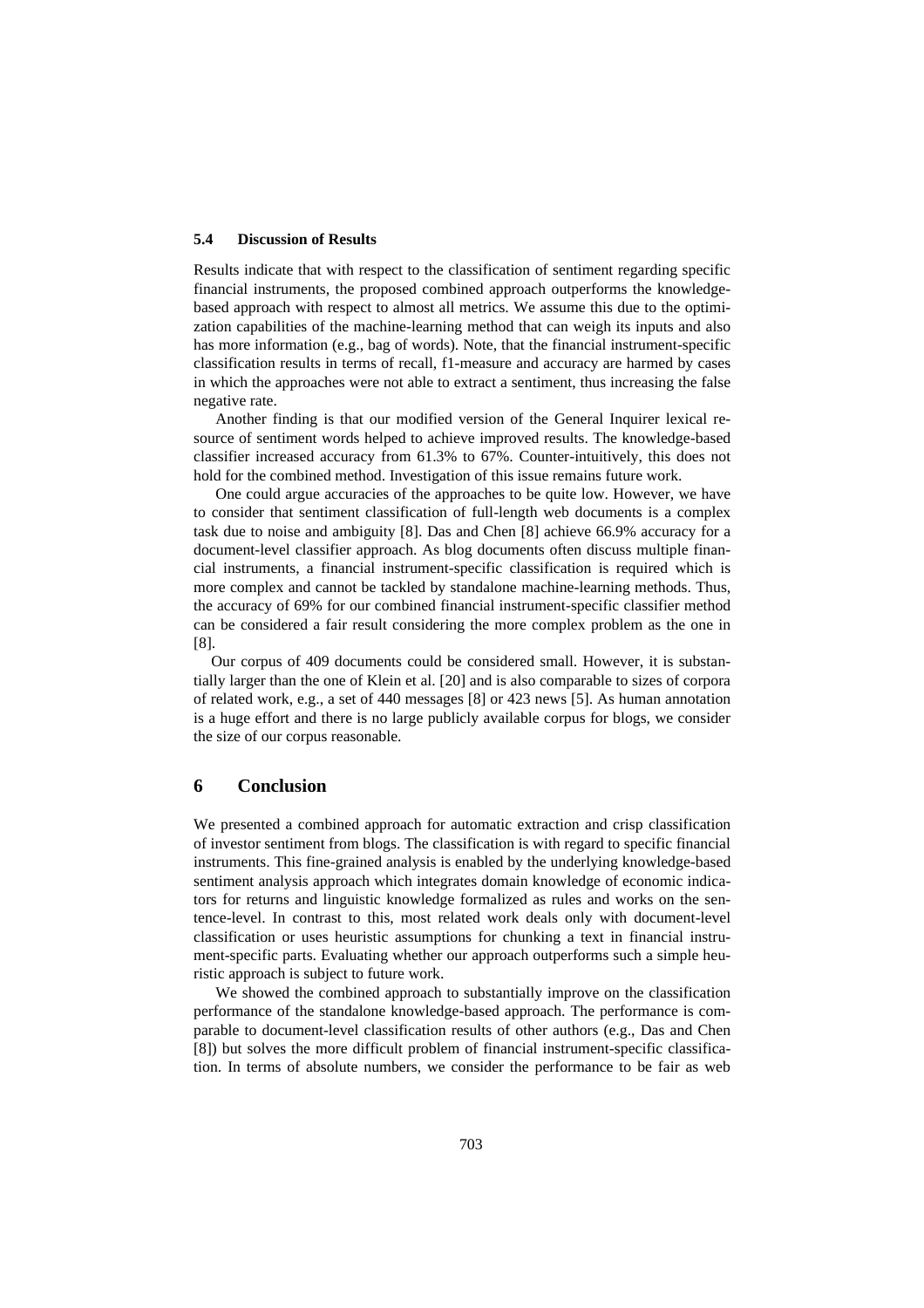docment classification is a complex task, even for humans, because of high ambiguity [8].

In future work, we aim to improve precision and accuracy of our approach and plan to add additional machine-learning features such as ontology concepts, e.g., orientation terms and economic indicators. We also plan to extend the corpus.

**Acknowledgements.**The research leading to these results has received funding from the European Community's Seventh Framework Programme (FP7/2007-2013) within the context of the project FIRST (Large scale information extraction and integration infrastructure for supporting financial decision making) under grant agreement no. 257928. The work presented in this paper was also partly funded by the German Federal Ministry of Education and Research (BMBF) under the project SCRMI (FKZ 01IS10044D).

## **References**

- 1. Admati, A., Pfleiderer, P.: Selling and Trading on Information in Financial Markets. Am Econ Rev, 96-103 (1988)
- 2. Shleifer, A., Summers, L.H.: The Noise Trader Approach to Finance. Journal of Economic Perspectives 4, 19-33 (1990)
- 3. Brown, G. W., Cliff, M.T.: Investor Sentiment and Asset Valuation. Journal of Busisness 78, 405-440 (2005)
- 4. Zhang, W., Skiena, S.: Trading Strategies to Exploit Blog and News Sentiment. In: 4th International AAAI Conference on Weblogs and Social Media, 375-378 (2010)
- 5. Groth,S., Muntermann, J.: An intraday market risk management approach based on textual analysis. Decision Support Systems 50, 680-691 (2011)
- 6. Tetlock, P.C., Saar-Tsechansky, M., Macskassy, S.: More than Words: Quantifying Language to Measure Firms' Fundamentals. Journal of Finance 63, 1437–1467 (2008)
- 7. Bollen, J., Mao, H., and Zeng, X.-J. Twitter mood predicts the stock market. Journal of Computational Science 2, 1–8 (2011)
- 8. Das, S., Chen, M.: Yahoo! for Amazon: Sentiment Extraction from Small Talk on the Web. Management Science 53, 1375-1388 (2007)
- 9. O'Hare, N., Davy, M., Bermingham, A., Ferguson, P., Sheridan, P., Gurrin, C., et al.: Topic-Dependent Sentiment Analysis of Financial Blogs. In: 1st international CIKM workshop on Topic-sentiment analysis for mass opinion, 9-16 (2009)
- 10. Pang, B., Lee, L.: Opinion Mining and Sentiment Analysis. Foundations and Trends in Information Retrieval 2, 1–135 (2008)
- 11. Tang, H., Tan, S., Cheng, X.: A survey on sentiment detection of reviews. Expert Syst Appl 36, 10760-10773 (2009)
- 12. Moraes, R., Valiati, J., Neto, W.: Document-level sentiment classification: An empirical comparison between SVM and ANN. Expert Syst Appl 40, 621 - 633 (2013)
- 13. Joachims, T.: Text Categorization with Support Vector Machines: Learning with Many Relevant Features. LNCS 1398, 137–142 (1998)
- 14. Mittermayer, M.-A., Knolmayer, G.F.: Text Mining Systems for Market Response to News: A Survey. University of Bern, Bern (2006)
- 15. Schumaker, R.P., Zhang, Y., Huang, C.-N., Chen, H.: Evaluating Sentiment in Financial News Articles. Decision Support Systems 53, 458-464 (2012)
- 16. Antweiler, W., Frank, M.Z.: Is All That Talk Just Noise? The Information Content of Internet Stock Message Boards. Journal of Finance 59, 1259–1294 (2004)